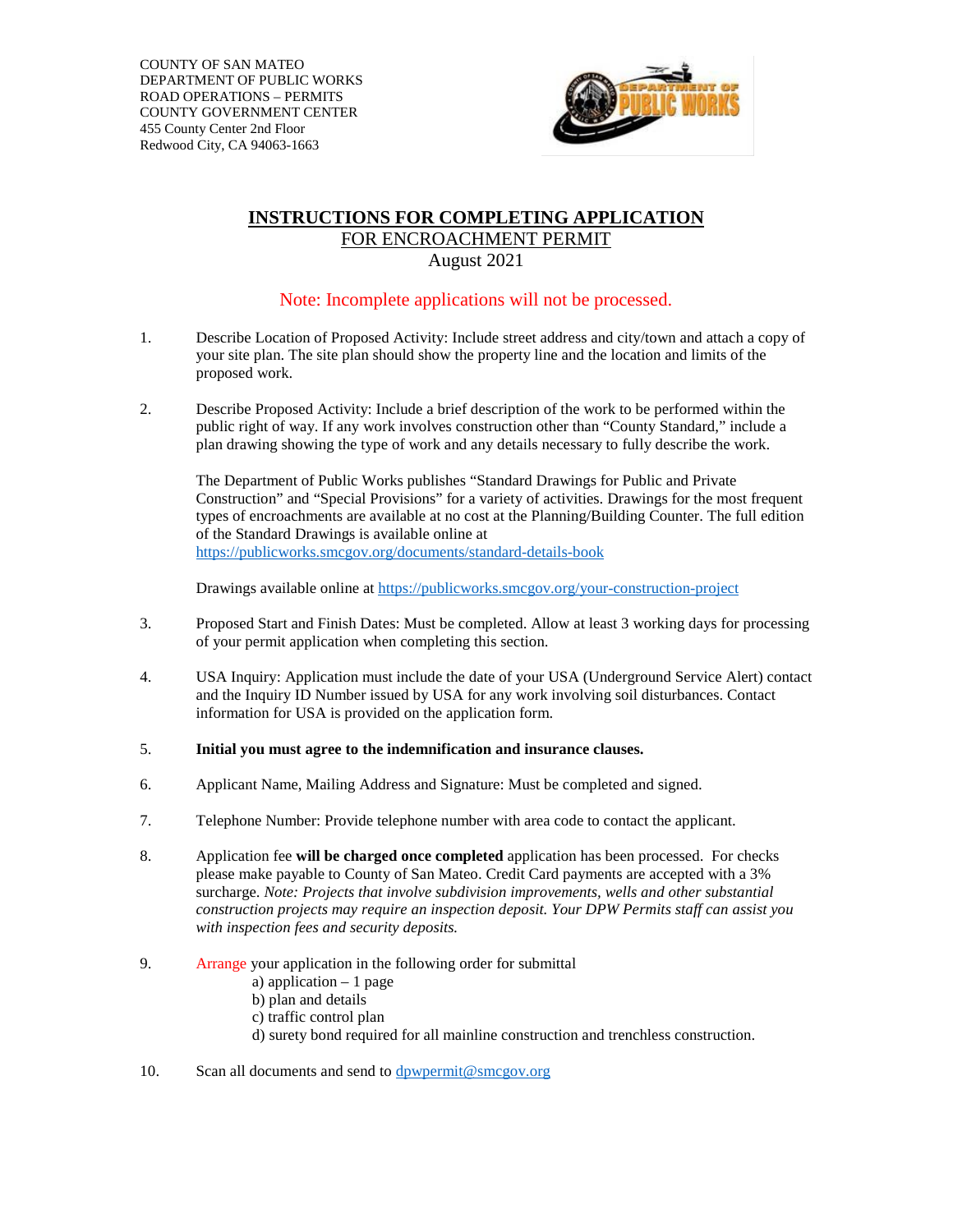## **SPECIAL PROVISIONS -2021**

This is for your information – Do Not submit with application

- **1. ACCEPTANCE OF SPECIAL PROVISIONS**. It is understood and agreed by the Permittee that the doing of any work under this permit shall constitute acceptance of the Special provisions.
- **2. NO PRECEDENT ESTABLISHED**. This Permit is granted with the understanding that this action is not to be considered as establishing any precedent on the question of the expediency of permitting any certain kind of encroachment to be erected within right of way of County streets, roads, highways or other areas.
- **3. NOTICE PRIOR TO STARTING WORK**. Before starting work, the Permittee shall notify the Director of Public Works, specifically the Road Division at (650) 599-7273. Such notice shall be given at least 48 hours in advance of the date work is to begin. Any work prior to said notification will be subject to rejection, and/or removal for noncompliance with the notification requirement. The Director of Public Works reserves the right to pass on the responsibility of the contractor who proposes to do the work under this permit.
- **4. KEEP PERMIT ON THE SITE**. This Permit or a copy thereof shall be kept at the site of work and must be shown to any representative of that department or any law enforcement officer on demand.
- **5. PERMIT FROM OTHER AGENCIES**. The party or parties to whom this Permit is issued shall, whenever the same is required by law, secure the permit or consent to any work hereunder from the Public Utilities' Commission of the State of California, to any other public agency having jurisdiction, and this Permit shall be suspended until such permit is obtained.

This includes withdrawal of water in County Service Areas (CSA):

- CSA 7 La Honda Area contact county staff at [DPW\\_SMC\\_Utilities@smcgov.org](mailto:DPW_SMC_Utilities@smcgov.org) or (650) -363-4100 during normal business hours.
- CSA 11 Pescadero Area bring your own water truck. Do not take water from the fire hydrants.

NOTE: Additional fees and penalties will apply with unpermitted use of water in the CSAs.

**6. PROTECTION OF TRAFFIC**. Adequate provision shall be made for the protection of the traveling public per the latest version of the California Manual of Uniform Traffic Control Devices (CA MUTCD). All work shall be planned and carried out so that there will be the least possible inconvenience to the traveling public, including but not limited to vehicles, bicycles, pedestrian, except for the specific work permitted.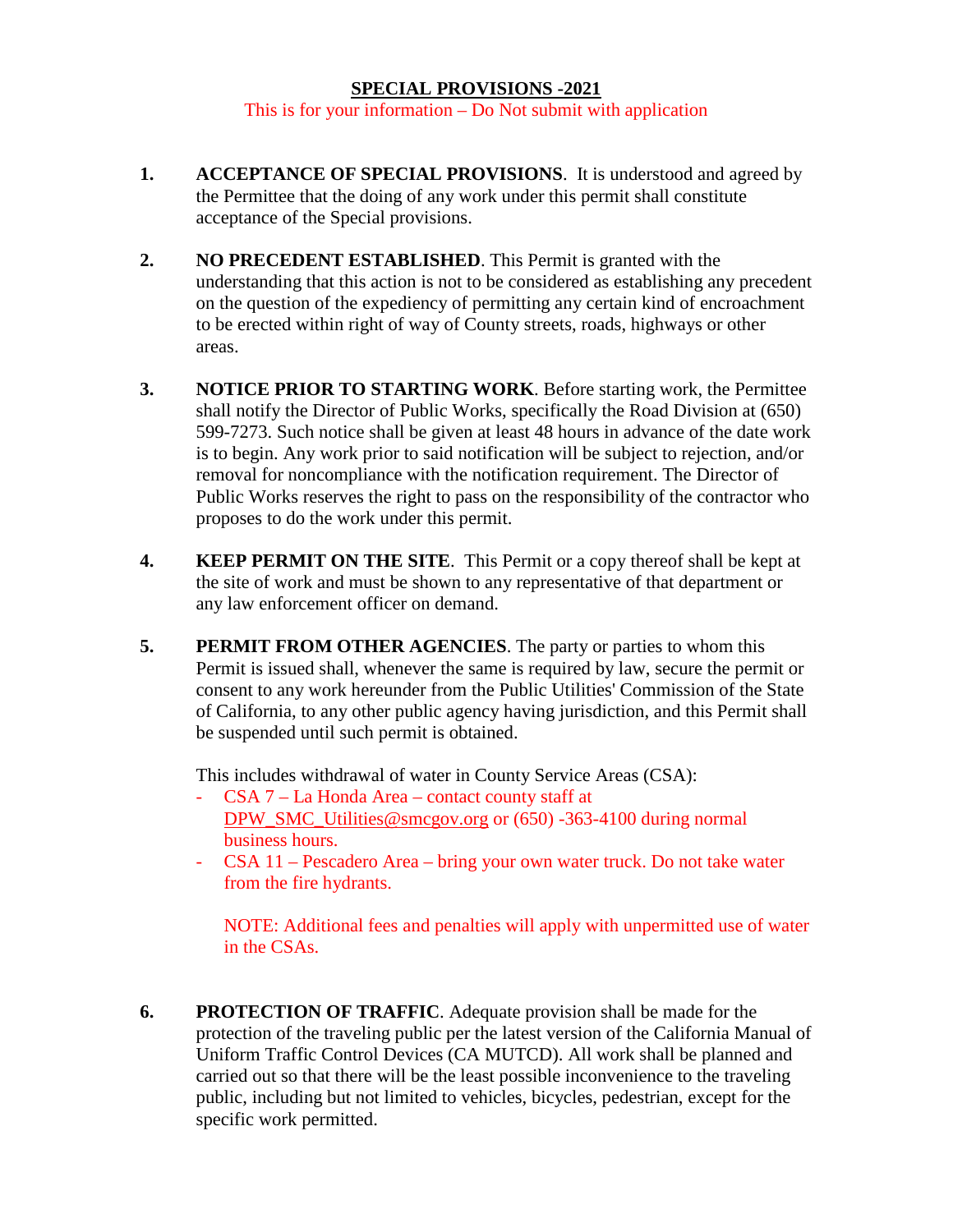- **7. STOCKPILING OF MATERIAL**. No construction materials or debris shall be stored within eight feet (8') of the edge of pavement or traveled way, or within any shoulder area where the shoulders are wider than eight feet (8'). In no event will any material be stored in a ditch, swale or any other type of watercourse.
- **8. GENERAL CLEAN UP**. Upon completion of the work, all brush, timber, scraps and material shall be entirely removed from the right-of-way and any areas affected by the work shall be left in a presentable condition, and to the satisfaction of the Director of Public Works, Attention is also directed to Section 24,"Water Pollution Control," of this document.
- **9. STANDARDS OF CONSTRUCTION**. All works shall conform to the Standard Specifications of the County of San Mateo, State of California, which are identical with the Standard Specifications, 2018 of the State of California, Business and Transportation Agency, Department of Transportation, except as set forth in Resolution No. 077227 adopted February 11, 2020. **Special notice is given for the preservation of existing survey monuments**. Where needed, the applicant is advised to get the County Surveyor to tie out the location of existing monument(s) prior to any work. Separate fees for services may apply.
- **10. SUPERVISION BY DIRECTOR OF PUBLIC WORKS**. All the works shall be done subject to the supervision of and to the satisfaction of the Director of Public Works. The Director may appoint an Engineer and/or an Inspector to supervise and approve the work. The terms "Engineer" and "Inspector" shall have the same meaning for purposes of this Permit.
- **11. FUTURE MOVING OF INSTALLATION**. The Permittee is advised that whenever construction, reconstruction, maintenance or any work on the street, highway or other areas may require the removal of the installation permitted herein, the Permittee shall, upon request of the Department, immediately remove the installation at the sole expense of the Permittee.
- **12. EXPENSE OF INSPECTION**. For work that requires the presence of an Inspector or Engineer of the Department, the costs associated with salary, traveling expenses, tests on materials and other incidentals shall be paid by the Permittee. The Permittee may be required to deposit with the Department cash in an amount determined by the Director of Public Works to be sufficient to cover the anticipated costs of inspections. Any remaining balance shall be refunded to the Permittee upon completion and acceptance of the permitted work.
- **13. LIABILITY FOR DAMAGES**. The Permittee is responsible for all liability for personal injury or property damage that may arise out of work herein permitted or which may arise out of failure on the Permittee's part to perform his obligations under this Permit in respect to maintenance. In the event any claim of such liability is made against the County of San Mateo or any Department, officer, or employee thereof, the Permittee shall defend, indemnify and hold each of them harmless from such claim. This Permit shall not be effective for any purpose unless and until the above named Permittee files with the Department, the following Certificates of Insurance: Public Liability in the amount of \$1 Million and Property Damage in the amount of \$1 Million. The Permittee shall carry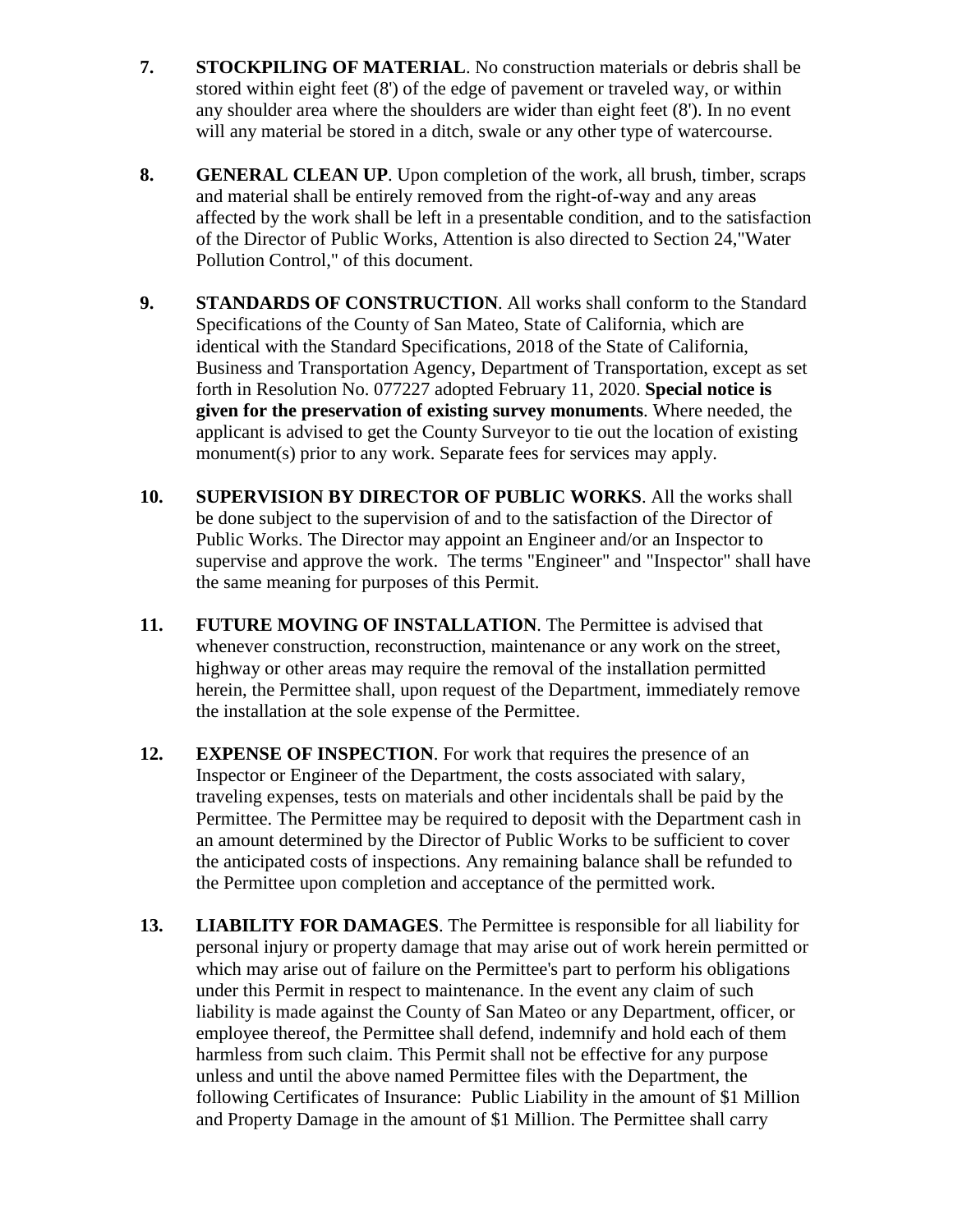Workmen's Compensation Insurance to cover all labor employed on work covered by this Permit.

- **14. MAKING REPAIRS**. If the Director of Public Works shall so elect, repairs to paving and other improvements which have been disturbed shall be made by employees of the Department and the expenses therefor shall be borne by the Permittee. The Director of Public Works shall require a deposit before starting repairs in an amount sufficient to cover the estimated cost thereof. The Director of Public Works will give reasonable notice of his election to make such repairs. If the Director of Public Works does not so elect, the Permittee shall make such repairs in accordance with the Department's construction standards. In every case, the Permittee shall restore any portion of the street, road, highway or other area which has been excavated or otherwise disturbed, to its former condition or to the minimum standards as set forth in these Special Provisions, except where the Director of Public elects to make repairs as provided in this paragraph and except where provision to the contrary is made in this Permit.
- **15. CARE OF DRAINAGE**. If the work item herein contemplated shall interfere with the established drainage, ample provision shall be made by the Permittee to provide for it as may be directed by the Director of Public Works. All storm drainage work shall comply with the provisions of the San Mateo County Drainage Policy and the County's National Pollution Discharge Elimination System (NPDES) permit.
- **16. MAINTENANCE**. The Permittee agrees by the acceptance of this Permit to exercise reasonable care to maintain properly any encroachment placed in the street, road, highway or other areas, and to exercise reasonable care in inspecting for and immediately repairing and making good any injury to any portion of the street, road, highway or other areas which occurs as a result of the maintenance of the encroachment in the street, road, highway or other areas, or as a result of the work done under this Permit, including any and all injury to the street, road, highway or other areas which would have occurred had such work not been done or such encroachment not placed therein.

# **PIPES, CONDUITS, GAS PUMPS, ETC.**

- **17. CROSSING ROADWAY**. On select roads or at locations directed by the Director of Public Works, services and other small diameter pipes shall be jacked or otherwise forced underneath pavement without disturbing same. Service pipes will not be permitted inside of metal culvert pipes used as drainage structures. No tree roots two inches or more in diameter shall be cut without prior written approval from a licensed arborist. Material shall be removed from around root system so as to avoid damage thereto. Roots shall be protected with burlap wrapping while exposed.
- **18. TUNNELING**. No tunneling will be permitted unless explicitly noted on the permit documents. Potholing to verify location of existing facilities is the responsibility of the contractor.
- **19. DEPTH OF PIPES AND EXCAVATION LIMITS**. There shall be a minimum of two and one-half feet (2 1/2') of cover over all pipes or conduits. The limits of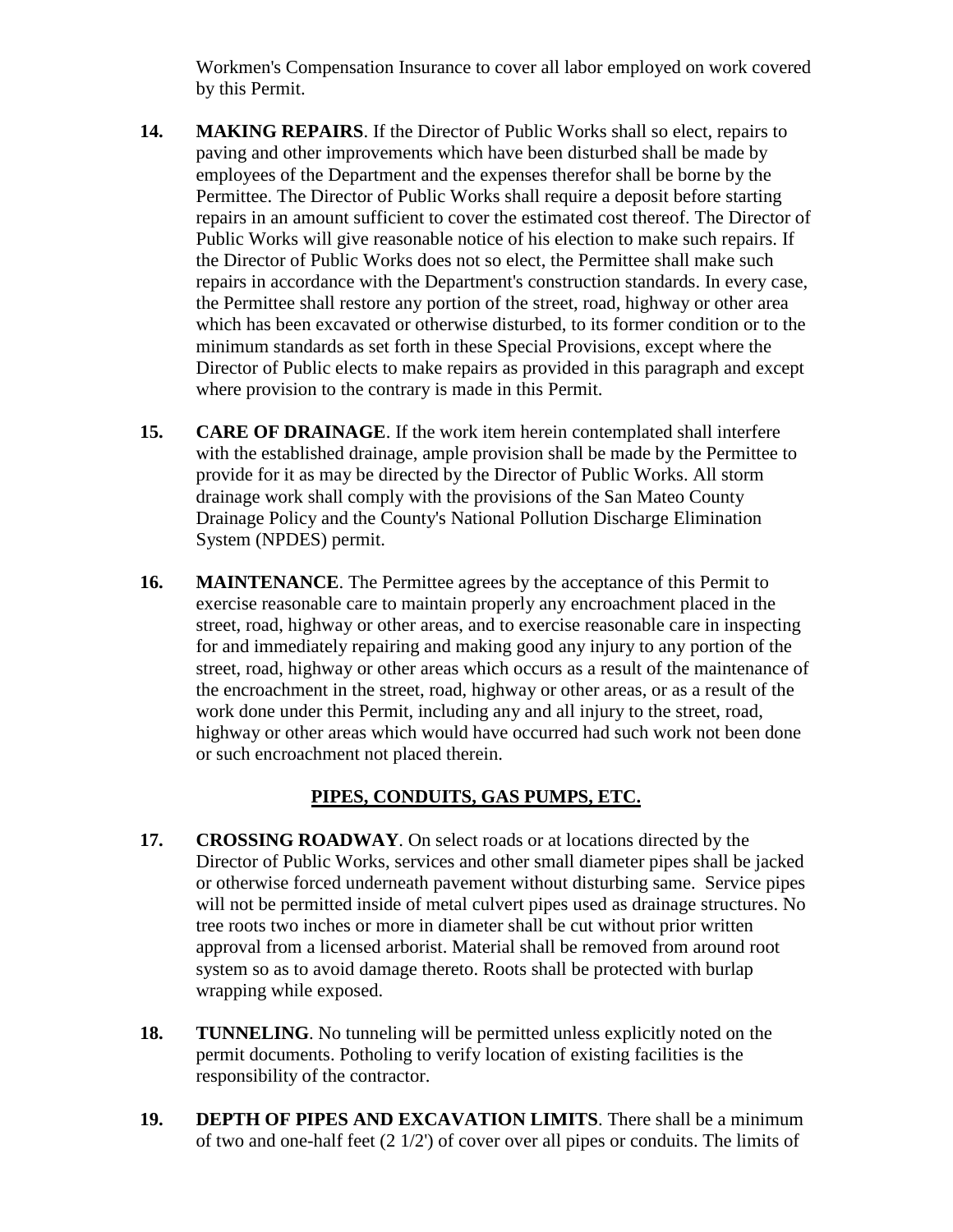excavation for pipes shall be one-foot  $(1')$  minimum outside the outside diameter of the pipe unless otherwise ordered by the Director of Public Works.

**20. BACKFILLING**. Backfilling operations shall conform to the following requirements. Across roadway sections, curbs, sidewalks, and other paved or surfaced areas, material for use as structure backfill shall have a sand equivalent value of not less than 20. The percentage composition by weight as determined by laboratory sieves shall conform to the following grading:

| <b>Sieve Size</b> | <b>Percentage Passing Sieves</b> |  |
|-------------------|----------------------------------|--|
| 3"                | 100                              |  |
| No. 4             | $35 - 100$                       |  |
| No. 30            | $20 - 100$                       |  |

Backfill material, properly moistened, shall be placed in horizontal, uniform layers not exceeding 0.67-foot in thickness, before compaction, and shall be brought up uniformly. Each layer of backfill material shall be compacted to a relative compaction of not less than 95 percent.

The backfill material at other locations may consist of material from excavation, free from stones or lumps exceeding 3 inches in greatest dimension, vegetable matter, or other unsatisfactory material and shall be compacted to a relative compaction of not less than 90 percent. 'When the material from excavation is unsuitable for use as backfill, it shall be disposed of as directed by the Inspector and suitable material approved by the Inspector shall be furnished by the Permittee.

## **CERTIFICATION OF COMPACTION AND COPIES OF COMPACTION TEST RESULTS SHALL BE SUBMITTED TO THE SAN MATEO COUNTY PUBLIC WORKS DEPARTMENT INSPECTOR FOR REVIEW AND APPROVAL PRIOR TO ACCEPTANCE OF THE WORK BY COUNTY.**

# **THE FREQUENCY OF THE TESTING SHALL BE A MINIMUM OF 2 TESTS OR FIFTY FOOT INTERVALS WHICHEVER IS MORE AT EACH 8 INCH LIFT. ALL COSTS ASSOCIATED WITH COMPLYING TO THE ABOVE SHALL BE BORNE BY THE APPLICANT.**

If backfill cannot be completed within the allow working hours, contractor shall place traffic rated trench plates in a manner that is safe for all public access (including but not limited to vehicles, bicycles, and pedestrians). Steel trench plates if used on an arterial or collector street, shall be recessed to provide a smooth surface for the traveling public.

#### **21. SURFACE MATERIALS.**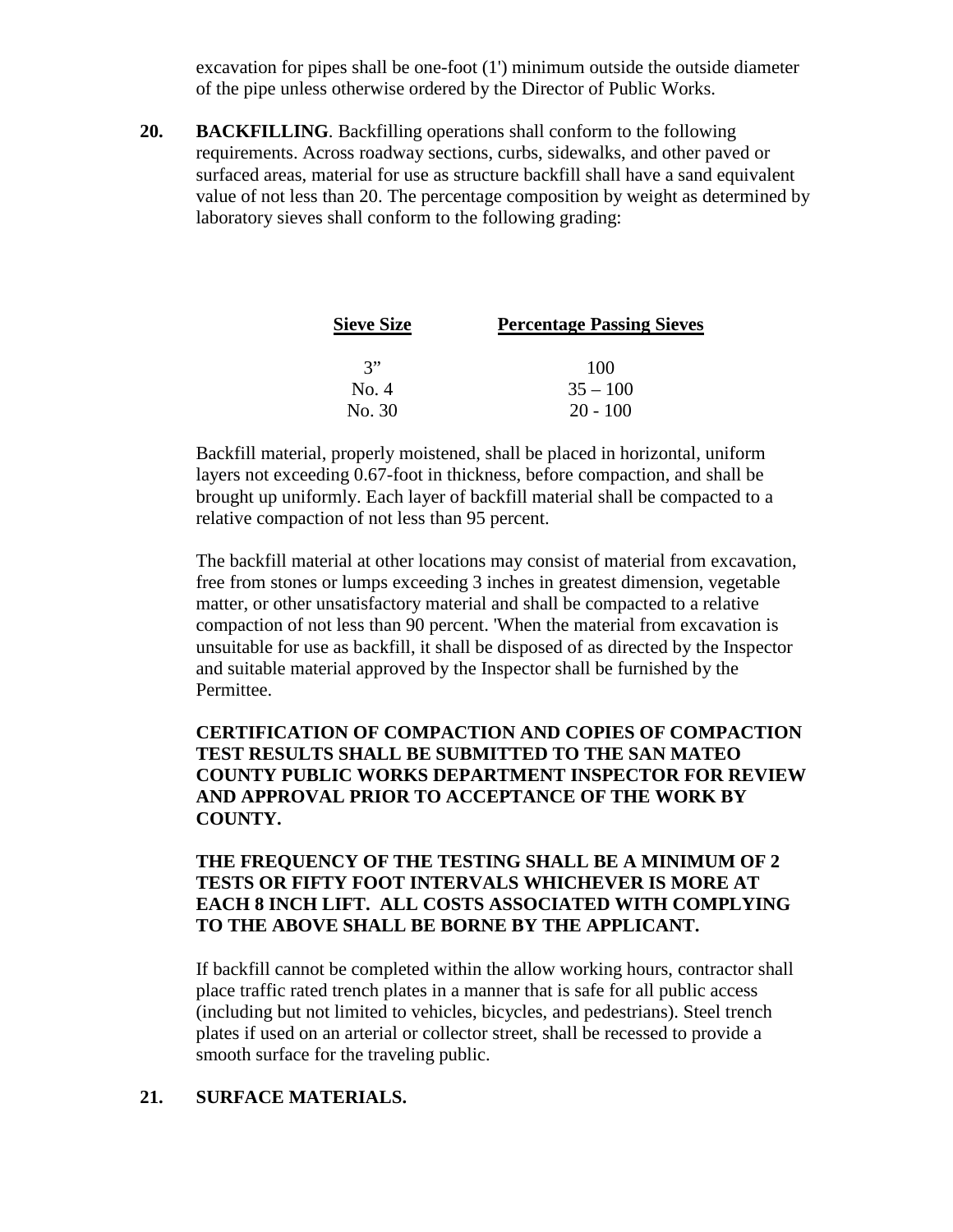**A. Aggregate Base**: Mineral aggregate material removed shall be placed with a 3/4" maximum Class 2 Aggregate Base Material, and shall conform to Section 26 of the Standard Specifications of the County of San Mateo. The percentage composition by weight of aggregate base shall conform to the following grading when determined by Test Method No. California 202 modified by Test Method No. California 905 when applicable.

| <b>Sieve Size</b> | <b>Individual Test</b> | <b>Percentage Passing Sieves</b><br><b>Moving Average</b> |
|-------------------|------------------------|-----------------------------------------------------------|
| 1"                | 100                    | 100                                                       |
| 3/4"              | $87 - 100$             | $90 - 100$                                                |
| No. 4             | $30 - 60$              | $35 - 55$                                                 |
| No. 30            | $5 - 35$               | $10 - 30$                                                 |
| No. 200           | $0 - 12$               | $2 - 0$                                                   |

The aggregate base shall conform to the following quality requirement.

| <b>Tests</b>                                   | <b>Test Method</b><br><b>Northern</b><br>California | <b>Individual</b><br><b>Test</b> | <b>Moving Average</b> |
|------------------------------------------------|-----------------------------------------------------|----------------------------------|-----------------------|
| Resistance<br>$\langle R\text{-}Value \rangle$ | 301                                                 | 78 minutes                       |                       |
| Sand<br>Equivalent                             | 217                                                 | 28 minutes                       | 31 minutes            |
| Durability<br>Index                            | 229                                                 | 35 minutes                       |                       |

The depth of aggregate base placed shall be equivalent to the depth of aggregate material removed, unless the existing material is less than 6 inches (6"), in which case, a minimum of 6 inches (6") compacted material will be required.

The aggregate base shall be watered and compacted in layers not to exceed 0.50 foot compacted thickness. The relative compaction of each layer of compacted base material shall not be less than 92 percent of that determined by Test Method No. California 216, for individual tests and not less than 95 percent for moving average.

**B. Asphalt Concrete**: Surfaced material to be used, to replace all other types of pavements, shall consist of 3/4-inch maximum, medium grade, Type B Asphalt Concrete and shall conform to Section 39 of the Standard Specifications of the County of San Mateo. Minimum thickness of Asphalt Concrete placed shall be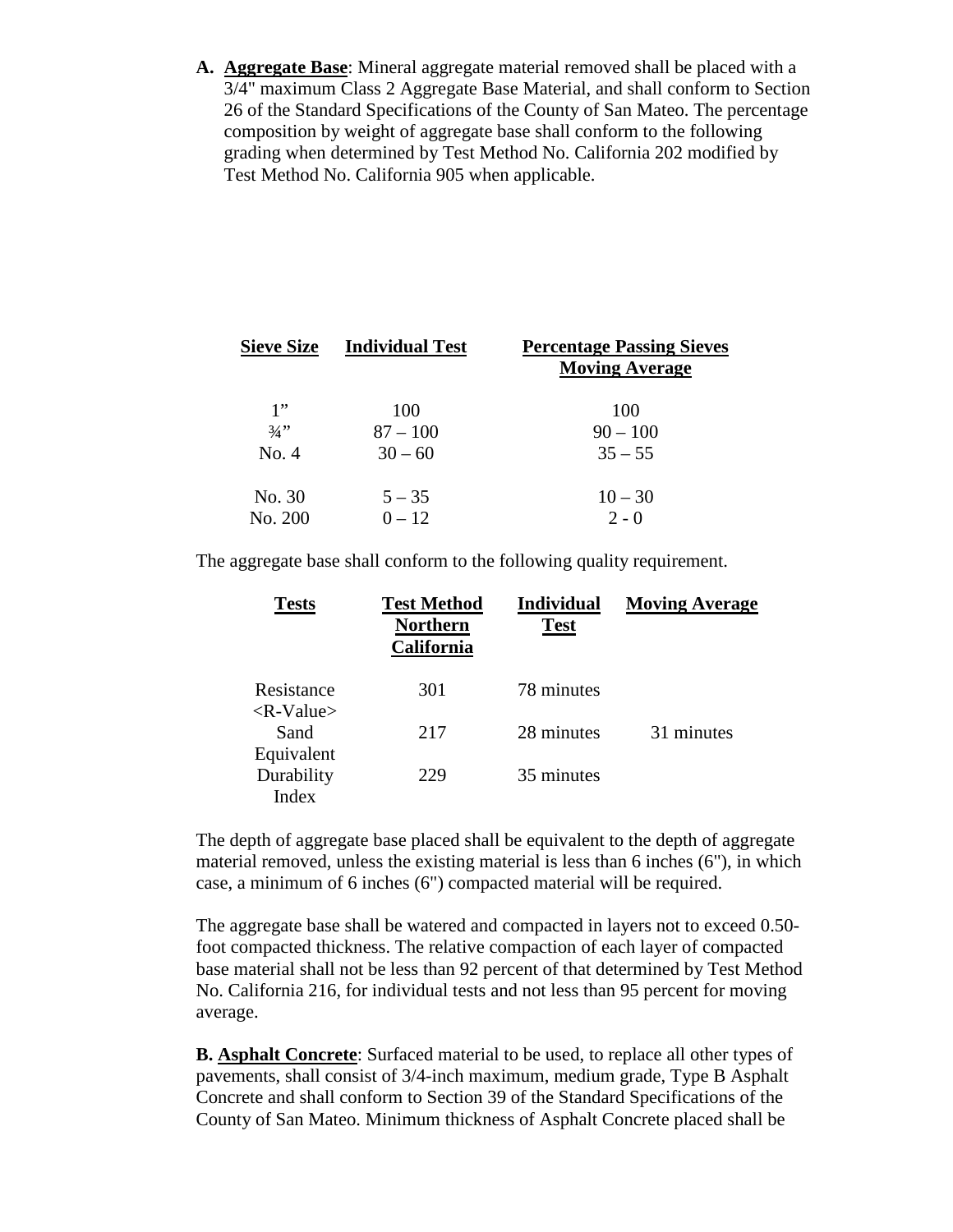0.17-feet in compacted thickness. Steam-refined paving asphalt to be mixed with aggregate shall be Performance Grade (PG) 70-l0 or as directed by the Engineer.

All mainline installations using open trench methods will be required to slurry the roadway from edge of pavement to edge of pavement.

**C. Gravel or Crushed Rock Surfaced Roads**: Whenever a gravel or crushed rock surfaced street is trenched, the workmanship and materials involved in backfilling and placing surface material shall conform to Section 27 and22A, of these Special Provisions. During rolling of the final course of the surface material, it shall be sprinkled with water to the extent that sufficient fines will be flushed to the surface to fill the voids and create a seal surface.

**D. Moratorium – 2 years on Road recently surface treated by the county:** If the Contractor causes any portion of a County road to be excavated and if Contractor's work occurs within two years of the filing of the Notice of Completion for a County street surfacing project, including but not limited to slurry seal, chip seal, resurfacing or road reconstruction, Contractor shall slurry seal the affected County road from edge to edge.

**E. Concrete sidewalk, curb, gutter –** contractor shall replace portions of the sidewalk, curb or gutter that have been damaged either prior to the project or during the project, as directed by the Inspector.

- **22. PIPES ALONG ROADWAY**. Pipes and utilities paralleling the pavement shall be located at the distance from traveled way and at such depth as specifically directed on the face hereof. No tree roots two inches or more in diameter shall be cut without prior written approval from a licensed arborist. Material shall be removed from around root system so as to avoid damage thereto. Roots shall be protected with burlap wrapping while exposed.
- **23. SAWCUTTING**. AII excavation on existing Asphalt Concrete pavement shall be saw-cut with NO exception. Water from saw cutting operations shall not be allowed to enter into any drainage or watercourse.

# **24. WATER POLLUTION CONTROL**

The Permittee is advised that failure to fully comply with the provisions of this Section, and all requirements listed in any resource agency permits obtained for the project, where applicable, shall constitute substantial non-compliance with the requirements of the Clean Water Act, the National Pollution Discharge Elimination System (NPDES) and this Permit.

Construction sites are common sources of water pollution. Materials and wastes that blow or wash into a storm drain, gutter, or street have a direct impact on local creeks and wetlands. San Francisco Bay and the Pacific Ocean. The Permittee shall be responsible for any environmental damage caused by his operations and those of his contactors or employees.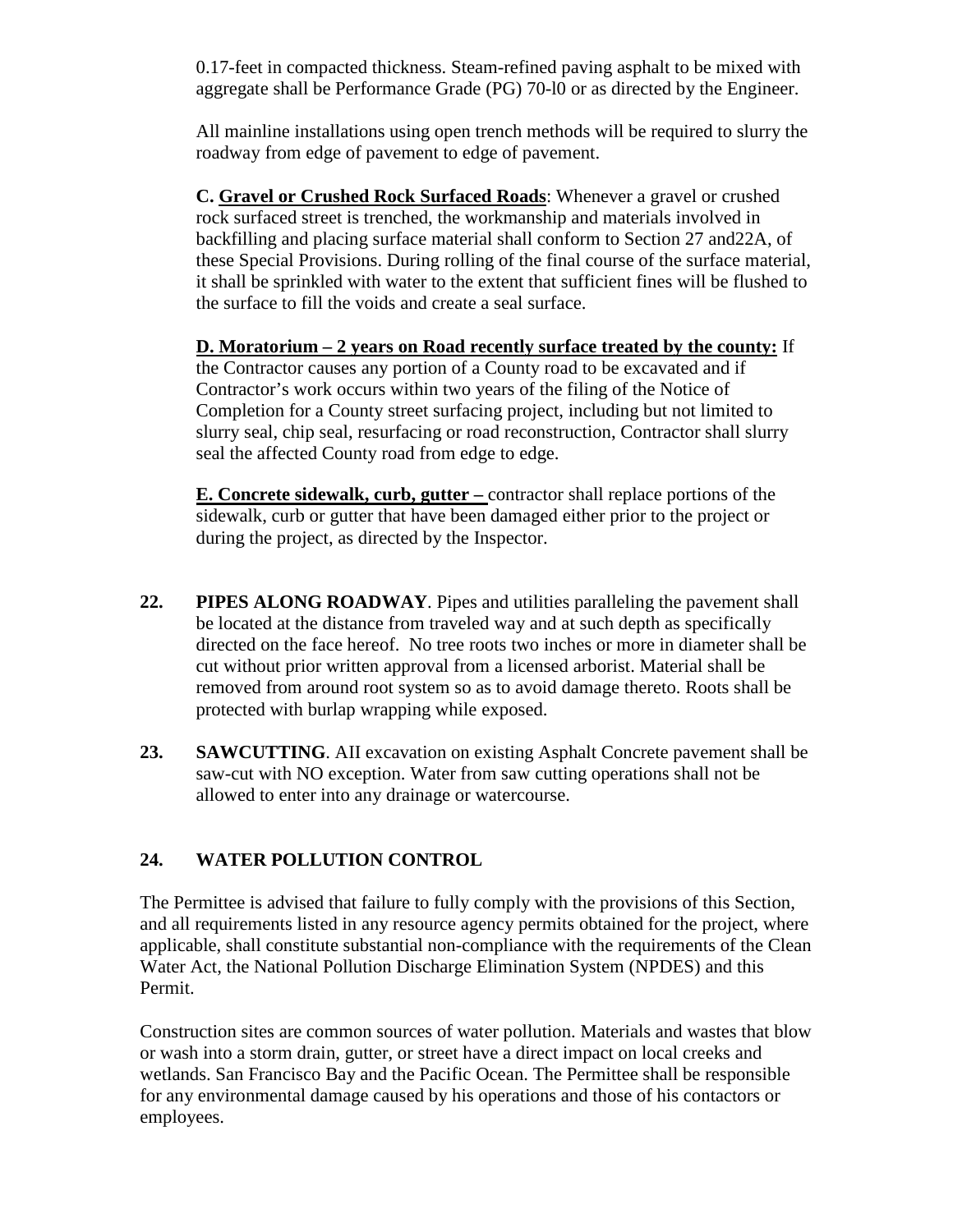Water pollution shall be defined as including the introduction of any material, including sediment, trash, or other debris, equipment or vehicles into any watercourse, including creeks, ponds, ditches, storm drain facilities, and any surfaces immediately tributary to those areas, except as specifically authorized by any resource agency permits. Water pollution controls are materials and measures that prevent the introduction of any material to any watercourse. 'Water pollution control materials and measures may consist of temporary silt fencing; straw mulch/straw logs; spill cleanup materials; pavement sweepers; sand bags or continuous berms; etc.

Water pollution controls shall be applied, maintained and removed by the Permittee as specified herein and as directed by the lnspector. For construction activities occurring between June 15 and September 15, sufficient quantities of applicable water pollution control materials shall be available at the work site prior to commencing any work. For construction activities occurring between September I 5 and June 15, all applicable water pollution control measures shall be installed and all applicable water pollution control materials shall be available at the work site prior to commencing any work.

If the measures being taken by the Permittee are inadequate to control water pollution effectively, the Inspector may direct the Permittee to revise the operations. No further work shall be performed until the water pollution control measures are adequate and, if also required, a revised water pollution control program has been approved. Attention is directed to "Permittee Response" of this Section for additional provisions relating to correction of the Permittee's water pollution control program, and payment

## **Permittee Response**

The Permittee' is advised that he may be required to respond to the work site after hours and/or on weekends or holidays to mitigate potential water pollution, soil erosion or sedimentation and/or to repair damaged water pollution controls. Failure to respond within four (4) hours of notification by the Department of Public Works shall constitute substantial noncompliance with these Special Provisions.

Should the County Road Maintenance Division be required to provide any after-hours, weekend or holiday repairs to the Permittee 's water pollution controls due to the Permittee's failure to respond, all costs associated with providing that response, including overtime wages, equipment and material costs, shall be deducted from the Permittee's deposit and/or invoiced to Permittee, as applicable. The Permittee shall also be fully responsible for any fines, penalties or mitigations imposed by any regulatory agency caused by his failure to respond, regardless if the County Road Maintenance Division attempts any repairs or pollution prevention work in his absence.

For projects, one acre or more of disturbance, a SWPPP and NOI is required. For all other projects, BMPs are required in advance of any rain event.

#### **Excavation and Grading**

The Permittee shall not commence any excavation, backfilling, grading or stockpiling operations until water pollution control materials have been delivered to the work site. Excavation and grading activities shall be scheduled for dry weather periods. Excavation and grading activities shall not be allowed to commence or continue during periods of rainfall or runoff.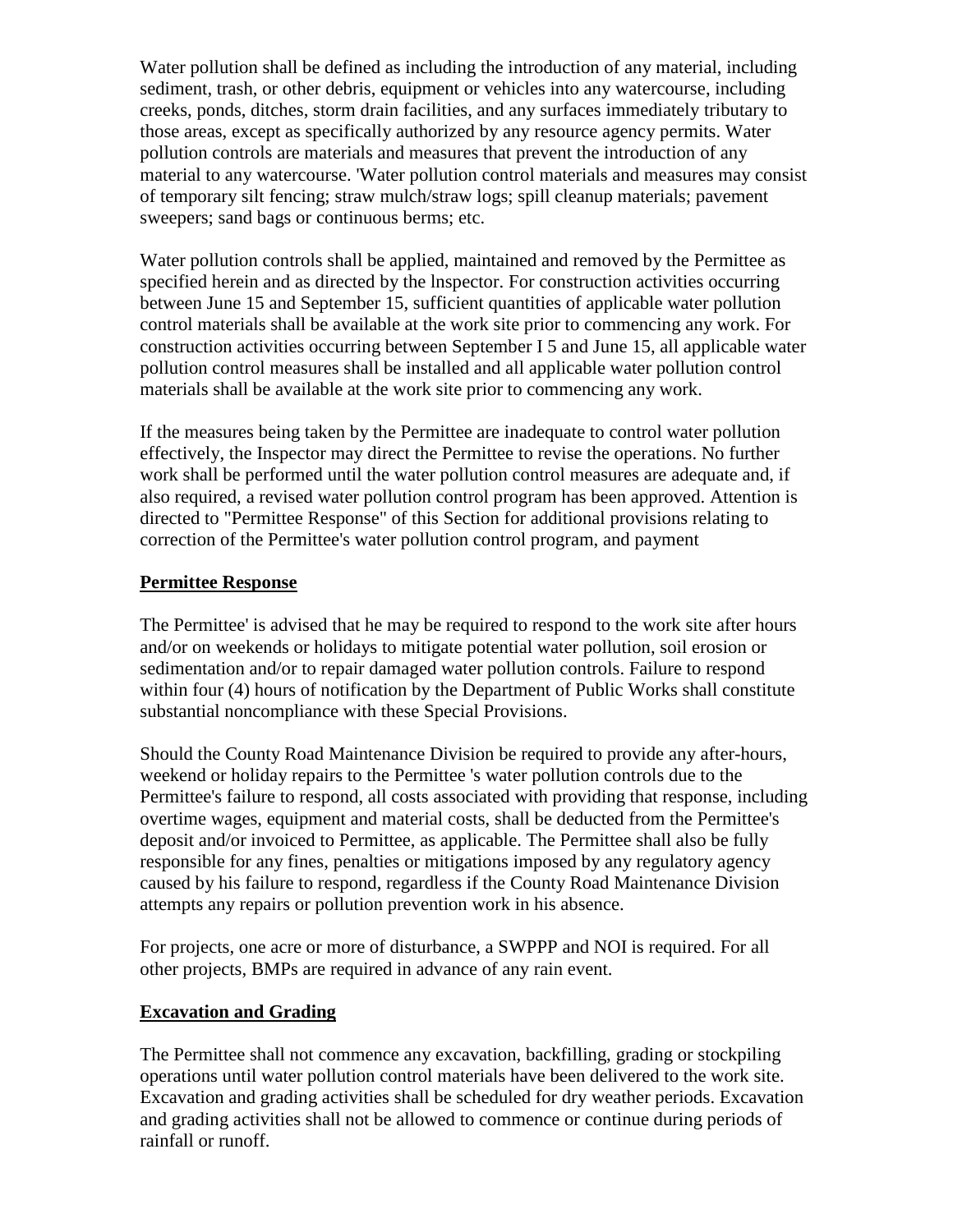# **General Housekeeping**

The Permittee shall control the amount of runoff entering upon disturbed construction and staging areas, particularly during excavation, to reduce the amount of water pollution controls required. Temporary diversion berms and./or sandbags may be employed to divert runoff from entering upon construction and staging areas as approved by the Inspector.

Paved surfaces shall be dry-swept as necessary to prevent water pollution. If pavement flushing is necessary, silt ponds, gravel sacks or other techniques to trap sediment and other pollutants shall be required.

All wastes shall be disposed of properly outside the highway right-of-way and, where applicable, in accordance with the Permittee's approved Construction Waste Management plan.

## **Stockpiles**

All soil and/or rock stockpiles shall be protected against wind, rainfall and runoff at all times. Plastic sheeting may be used to cover soils (including aggregate base), and shall be securely anchored by sandbags or other suitable means. At no time will any stockpiled materials be allowed to erode into any watercourse or onto any roadway or other tributary surface.

## **Spill Prevention and Response**

Fluid spills shall not be hosed down. The Permittee shall use dry cleanup methods (absorbent materials, cat litter, and/or rags) whenever possible. If water must be used, the Permittee will be required to collect the water and spilled fluids and dispose of it as hazardous waste. Spilled fluids shall not be allowed to soak into the ground or enter into any watercourse.

Spilled dry materials shall be swept up immediately, The Permittee shall not wash down or bury any dry spills. Spills on dirt areas shall be removed by digging up and properly disposing of contaminated soil. The Permittee shall report significant spills to the Inspector immediately

#### **Tire Washing**

Should the Permittee's equipment be tracking soil onto a public road, the Permittee is required to provide a tire-washing swale at the exit from the construction site and/or staging areas The permittee is required to remove soil from the traveled way by whatever means necessary to prevent water pollution, dust or any other nuisance to the public.

#### **Roadwork and Paving**

The Permittee shall avoid creating excess dust when breaking and/or removing asphalt or concrete. Broken asphalt and/or concrete pieces shall be completely removed from the site as soon as possible, or shall be stored in a separate, secure stockpile protected against from wind, rainfall and runoff. Material derived from roadway work shall not be allowed to enter any watercourse, or tributary area.